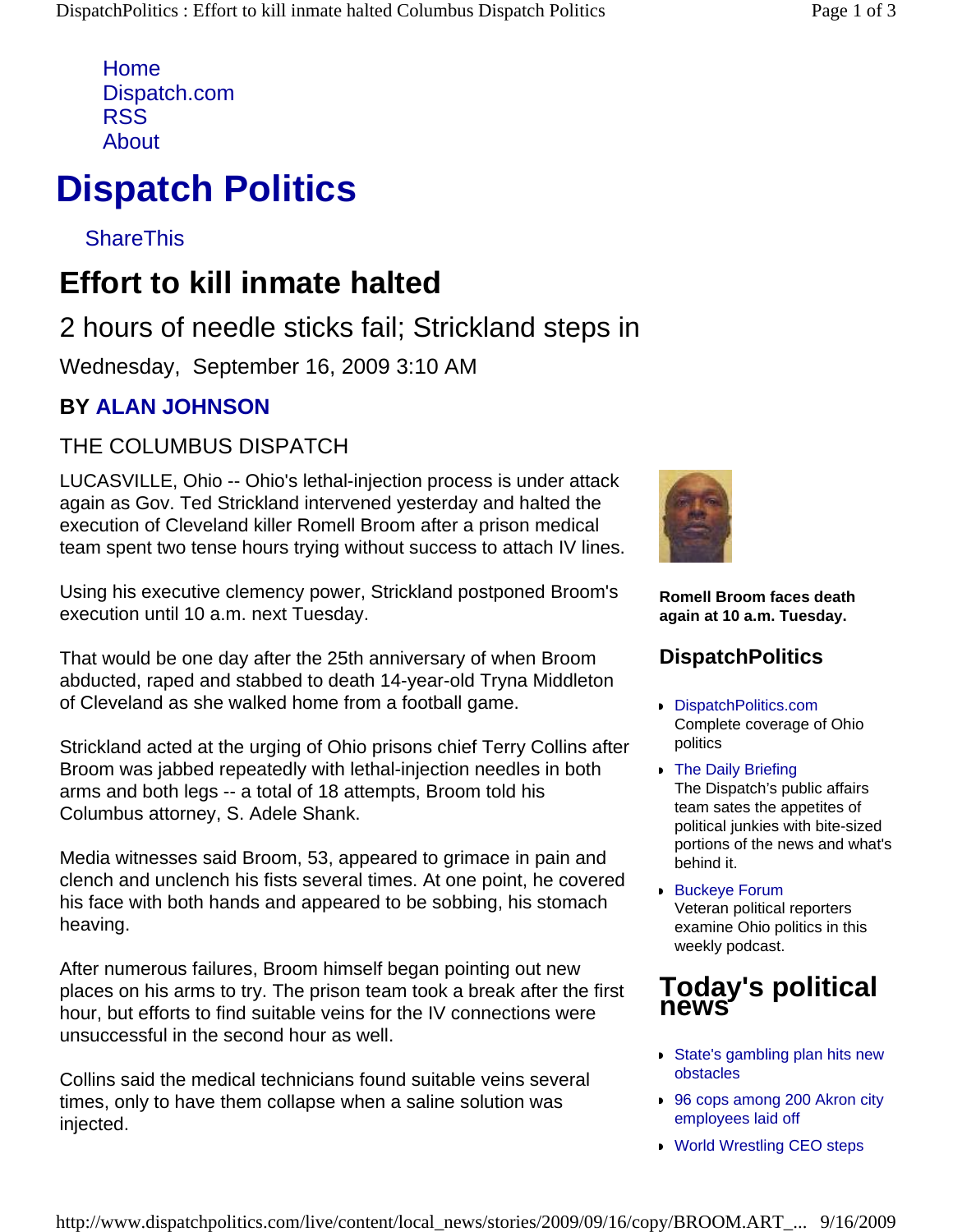Collins said he plans to "reassess the process" in the next few days to see whether any changes are needed. But he added emphatically, "I have confidence in the process. I have confidence in my team."

Broom's attorneys, Shank and Timothy Sweeney of Cleveland, were upset with the execution problems and said they will review the situation to see if further legal action is warranted.

"It was obviously a flawed process," Shank told reporters. "We felt things were going badly, and the governor made the right decision to grant this reprieve."

Almost forgotten in the commotion were Bessye and David Middleton, the murdered girl's parents, and her aunt, Hattie McIntosh. They sat quietly and patiently in the Death House, displaying little emotion during the entire ordeal.

The sunrise-to-sunset drama at the Southern Ohio Correctional Facility near Lucasville began as Broom had a last-minute visit with his attorney and a phone call with his brother before preparing to take the 17 steps from his holding cell to the death chamber.

But a last-minute appeal to the 6th U.S. Circuit Court of Appeals pushed back the scheduled execution by about three hours. There was another brief delay as prison technicians replaced the lethalinjection syringes and drugs with a new batch.

Shortly before 2 p.m., media witnesses were escorted to the Death House. They would remain there for more than two hours.

At one point, Shank said, she and Sweeney called Strickland and Chief Justice Thomas J. Moyer, asking them to intervene.

The problem execution prompted the group Ohioans to Stop Executions to issue a statement saying that "no amount of adjustment to the death penalty process can achieve an outcome absent of pain and suffering for victims' family members, witnesses, corrections workers and the condemned inmate."

The group asked Strickland to halt all executions "pending a complete investigation and thorough review of Ohio's capital punishment system."

The effort was the longest failed attempt at an Ohio execution. In May 2006, it took 90 minutes to establish an IV line for Joseph Clark, 57, a Toledo murderer who had weak veins from years of drug use.

The difficulty in Clark's execution led the state to change its lethal-injection procedures, which generally had gone smoothly.

down to run for Senate

- Senate's 10-year health fix would cost \$856 billion
- **Strickland elevates Patt-**McDaniel as development director
- **Divided House rebukes** lawmaker for outburst
- **Panel recommends fewer** colors for terrorism alerts
- Obama backs renewal of 3 Patriot Act rules
- Obama seeks labor's help in passing health reform
- **Support slips for Senate** measure
- **Lawmaker asks Justice to** probe ACORN
- **Bonus pay, now or later, still** upsets STRS critics
- **Racetracks' slot license fees** trickle in
- **Divided House approves bill on** discrimination
- **Voters backing casino question**
- **School leaders' licenses** revoked
- **Senate confirms two** prosecutors for Ohio
- **Effort to kill inmate halted**
- **Poll: Ohioans still skeptical** about health-care reform
- Rail service on track?
- **Columbus to issue municipal** bonds next month
- **Bexley teachers decide to skip** parents sessions
- **Green Zone attacked during** Biden's visit to Iraq
- **Suspension, expulsion rates** higher for blacks